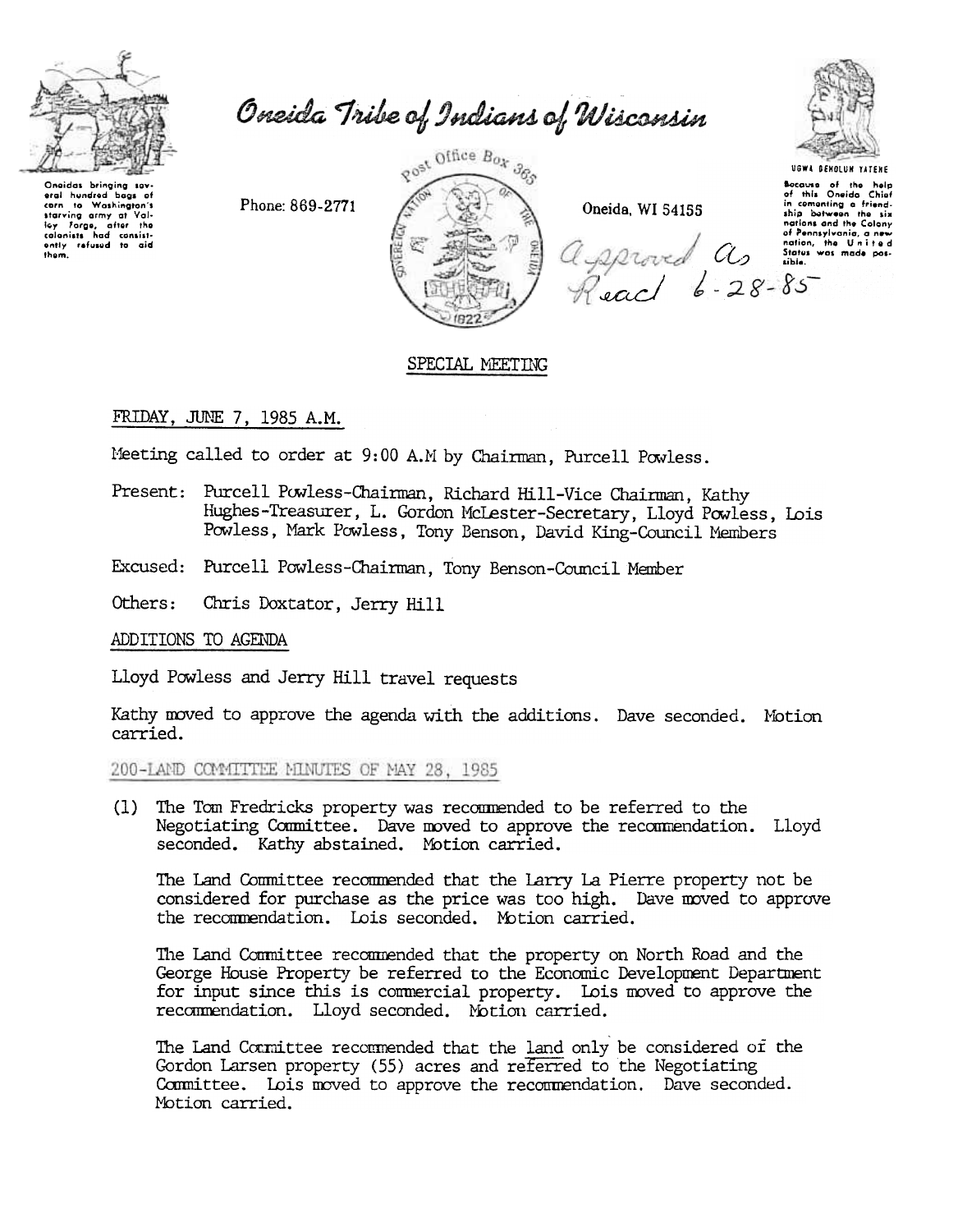Oneida Tribe of Indians of Wisconsin Special Meeting - June 7, 1985 Page 2

> The Land Committee recommended acceptance of Irene Prevost's offer of  $$5,000$  for the house on "H" and the amount to be paid within sixty (60) days. Lois moved to approve the recommendation. Dave seconded. Motion carried.

Inspection of tribally owned rental units - Mark made a motion that the rental units are to be inspected on an annual basis and this is to be done thirty (30) days prior to the renewal of the rental lease. Kathy seconded. Motion carried.

9:20 A.M. Tony Benson arrived.

## FINANCE & APPROPRIATION RECOMMENDATIONS - Kathy Hughes

- Improvement of Standing Stone Building -John Powless presented bids for improvements to the building at a cost of \$6,515. Funds are available from the General Fund-Enterprise Acquisition line item. Finance & Appropriations recommends approval for \$3,711. Dave moved to approve. Tony seconded. Notion carried. 1)
- 2) Drapes for the Oneida Health Center Requesting drapes at a cost of \$1,125. Funds are available from the Health Expansion Fund. Finance & Appropriations recommends approval. Kathy moved to approve. Gordon seconded. Lloyd & Lois opposed. Mark abstained. Motion carried.
- 3) Security System for Ardhiquette Building was requested at a cost of \$4,425. The funds are available from the General Fund - Capital Improvements line item. Finance & Appropriations recommends approval. Mark moved to approve. Gordon seconded. Lois & Dave abstained. Motion carried.
- Software for Education Office at a cost of \$1,800. Funds are available from the education contracts. Finance & Appropriations recommends approval. Mark moved to approve. Lloyd seconded. Lois abstained. Motion carried. 4)
- 85-077 language Fnersion Project has requested a Tribal Contribution of \$5,000. Finance & Appropriations recommends denial of the request. This should have been planned for in the annual budgeting cycle. Financial support should be attainable from existing tribal programs. Lloyd moved to table the request. Gordon seconded. Lois, Kathy, and Mark opposed. Motion carried. 5)

Lloyd moved to have Don Wilson work with Amelia Cornelius on the location of funds for this project and this be brought back on the agenda on 6/14/85. Dave seconded. Motion carried.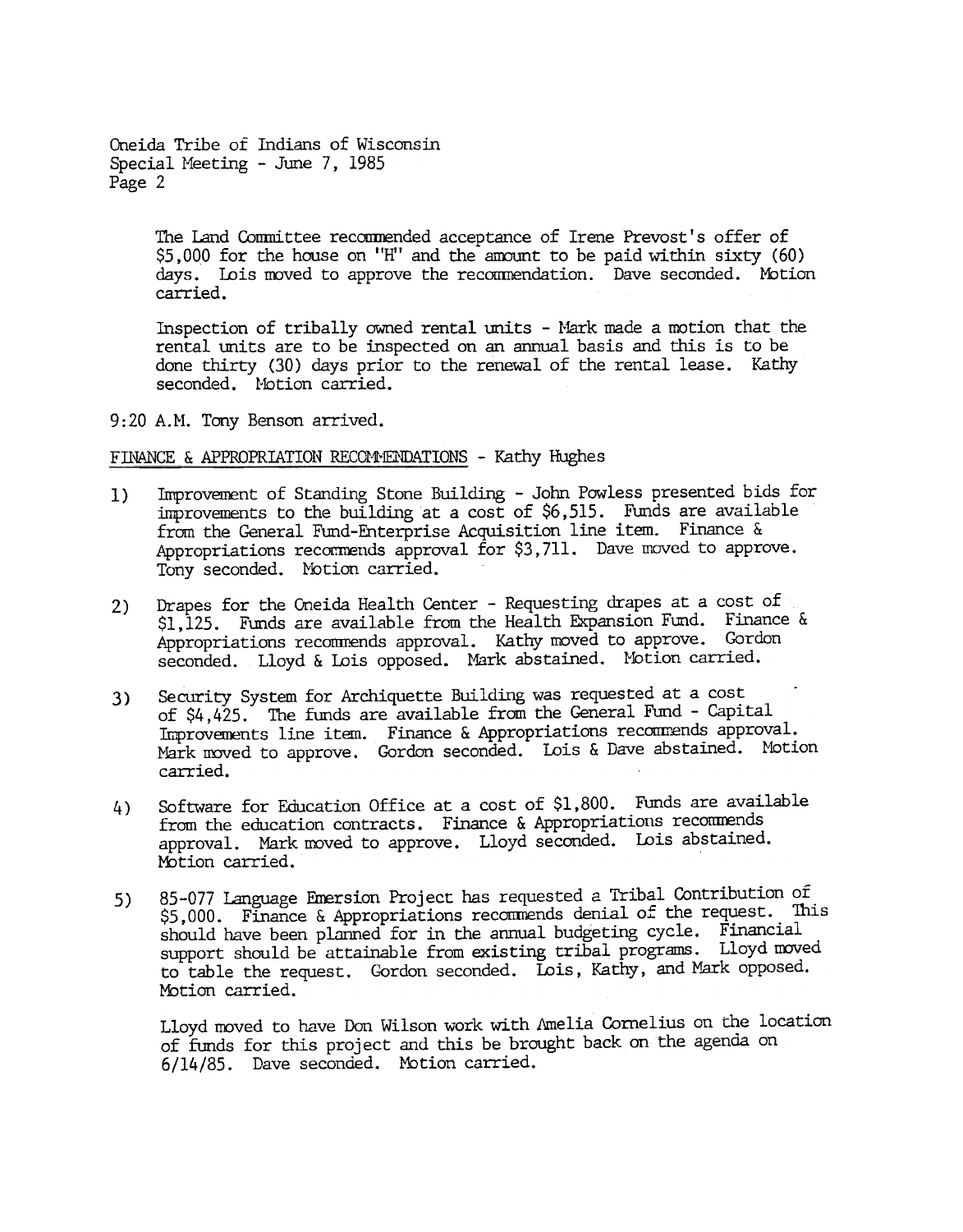Oneida Tribe of Indians of Wisconsin Special Meeting -June 7, 1985 Page 3

85-079 Law Office is requesting a tribal contribution of \$2,800 for a 6) summer consultant. This is a request which should have been addressed in the annual budgeting cycle. Lois moved to table this item until Tuesday, 6/11/85 and request that Jerry Hill, Don Wilson, and Kathy Hughes look for possible funds. Dave seconded. Mark abstained. Motion carried.

INFORMATION ONLY:

- 7) 85-080 Higher Education budget modification is to increase \$17,220 in grants-in-aid.
- 8) 85-081 Language & Cultural Education budget modification to reflect increase of \$723.
- 9) Window for U-29 Tobacco Outlet is available from the Town of Hobart at a cost of \$750.

TRAVEL REQUESTS -Lloyd Powless/Mark Powless

Lloyd requested authorization to attend the American Indian Language & Cultural Education Board meeting and also the Wisconsin Indian Education Ass'n meeting at Forest County Potawatomi Tribal Hall on June 10, 1985.

Lois moved to approve. Dave seconded. Tony opposed. Mark abstained. Motic carried.

Mark and Jerry Hill requested authorization to attend the Bingo Task Force meeting in Minnesota on June 17 & 18, 1985. Kathy moved to approve. Gordon seconded. Tony opposed. Motion carried.

220-MEMO REGARDING FIREWORKS - Jerry Hill

Cliff Webster requested approval to sell fireworks to raise funds for the Recreation Department.

The Law Office reviewed the liability risk to the Tribe. They (Law Office) recommends that if the Oneida Business Committee wishes to authorize firework sales, the circumstances surrounding sudh sales be carefully prescribed by an ordinance or resolution.

Gordon moved that the Oneida Tribe not be involved in the sale of fireworks, with the exception of the legal fireworks sold over the counter. This is to protect the Tribe from the liability damages and the potential danger to the youth in the community. Lloyd seconded. Mark opposed. Motion carried.

This would not prevent the Recreation Department from putting on a supervised firework display.